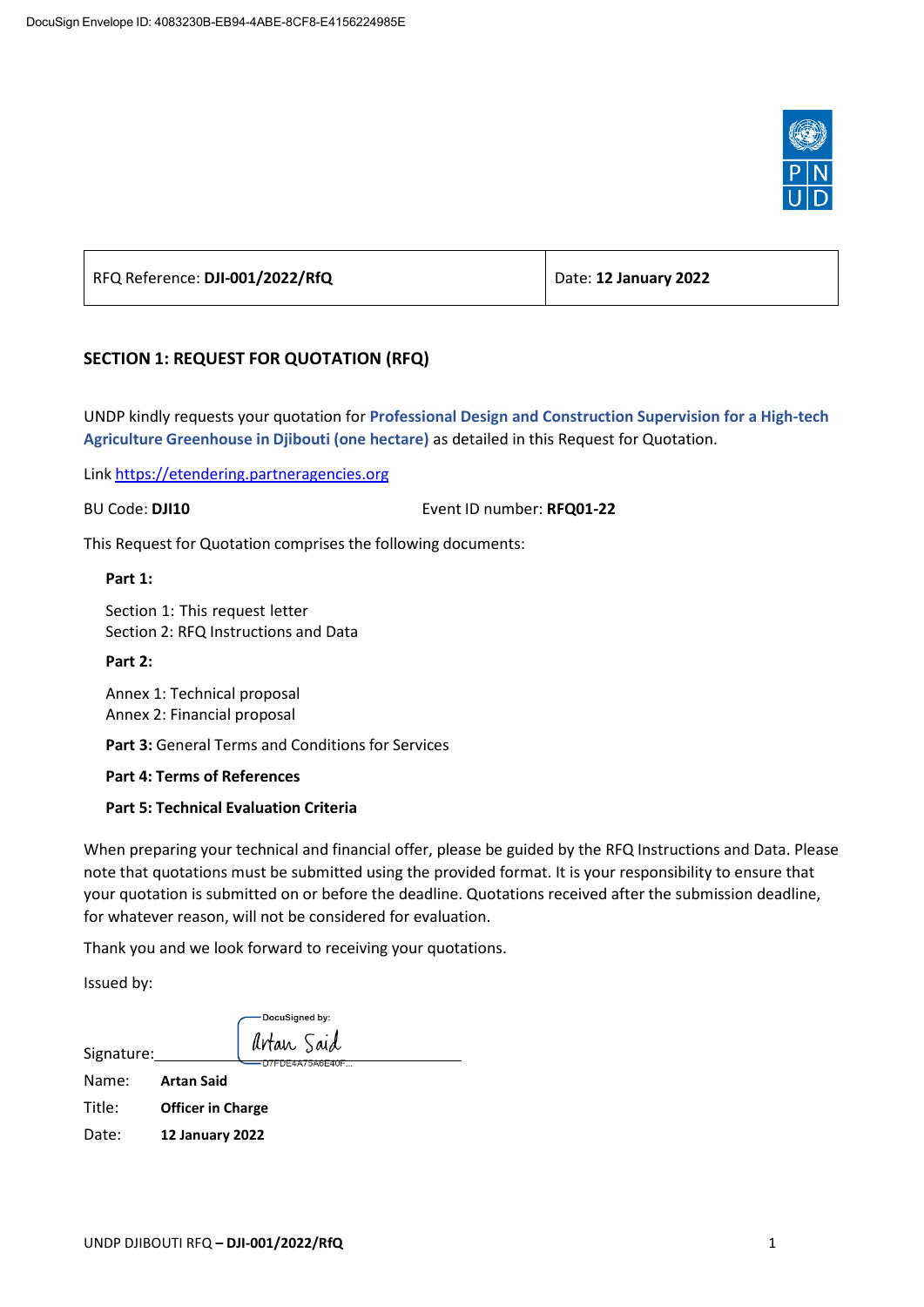# **SECTION 2: RFQ INSTRUCTIONS AND DATA**

| Introduction             | Bidders shall adhere to all the requirements of this RFQ, including any amendments made in writing<br>by UNDP. This RFQ is conducted in accordance with the UNDP Programme and Operations Policies<br>and Procedures (POPP) on Contracts and Procurement                                    |  |  |  |
|--------------------------|---------------------------------------------------------------------------------------------------------------------------------------------------------------------------------------------------------------------------------------------------------------------------------------------|--|--|--|
|                          | Any Bid submitted will be regarded as an offer by the Bidder and does not constitute or imply the<br>acceptance of the Bid by UNDP. UNDP is under no obligation to award a contract to any Bidder as a<br>result of this RFQ.                                                               |  |  |  |
|                          | UNDP reserves the right to cancel the procurement process at any stage without any liability of any<br>kind for UNDP, upon notice to the bidders or publication of cancellation notice on UNDP website.                                                                                     |  |  |  |
| <b>Deadline for</b>      | 31 January 2022 - time as indicated in etender -                                                                                                                                                                                                                                            |  |  |  |
| the<br><b>Submission</b> | If any doubt exists as to the time zone in which the quotation should be submitted, refer to<br>http://www.timeanddate.com/worldclock/.                                                                                                                                                     |  |  |  |
| of Quotation             |                                                                                                                                                                                                                                                                                             |  |  |  |
|                          | For eTendering submission - as indicated in eTendering system. Note that system time zone is in                                                                                                                                                                                             |  |  |  |
| Pre-Bid                  | EST/EDT (New York) time zone.<br>Pre-bid conference will be Conducted.                                                                                                                                                                                                                      |  |  |  |
| conference               | Time: 1200 - Djibouti time Zone.                                                                                                                                                                                                                                                            |  |  |  |
| and Site Visit           | Date: 16 January 2022                                                                                                                                                                                                                                                                       |  |  |  |
|                          | Venue:https://us02w                                                                                                                                                                                                                                                                         |  |  |  |
|                          | eb.zoom.us/j/882889<br>93413?pwd=aDNlMkF                                                                                                                                                                                                                                                    |  |  |  |
|                          | OQUZ6Z2V4NEswUUs                                                                                                                                                                                                                                                                            |  |  |  |
|                          | rMmsrUT09                                                                                                                                                                                                                                                                                   |  |  |  |
|                          | All interested bidders must to confirm their attendance to the below named focal point.<br>The UNDP focal point for pre-bidding queries is: Rym Ghazzali<br>E-mail: rym.ghazzali@undp.org                                                                                                   |  |  |  |
|                          | Copy (cc): proc.dji@undp.org                                                                                                                                                                                                                                                                |  |  |  |
|                          | Site visit and inspection will <i>not be conducted</i> . However, site visit and inspection are opened to all<br>interested prospective bidders. Please notify UNDP focal point should you intend to visit the named<br>site.                                                               |  |  |  |
|                          | Nota Bene: Bidders, at their own responsibility and risk, elect to visit and examine the Site of<br>Works and its surroundings to obtain all information that may be necessary for preparing their Bid<br>and entering into a contract for construction of the Works.                       |  |  |  |
|                          | The costs of visiting the Site are at the Bidder's own expense.                                                                                                                                                                                                                             |  |  |  |
|                          | Bidders who have never submitted a previous offer on etender and require guidance on the process<br>may contact the above-mentioned focal point no later than 3 calendar days prior to the stipulated<br>closure time and date.                                                             |  |  |  |
|                          | The GPA coordinates of the site are:                                                                                                                                                                                                                                                        |  |  |  |
|                          | 11°12'32.7"N<br>42°38'28.3"E                                                                                                                                                                                                                                                                |  |  |  |
| <b>Method of</b>         | Quotations must be submitted as follows:                                                                                                                                                                                                                                                    |  |  |  |
| <b>Submission</b>        | $\boxtimes$ E-tendering                                                                                                                                                                                                                                                                     |  |  |  |
|                          | Link https://etendering.partneragencies.org                                                                                                                                                                                                                                                 |  |  |  |
|                          | BU Code: DJI10                                                                                                                                                                                                                                                                              |  |  |  |
|                          | Event ID number: RFQ01-22                                                                                                                                                                                                                                                                   |  |  |  |
|                          | Detailed instructions on how to submit, modify or cancel a bid in the eTendering system are<br>provided in the eTendering system Bidder User Guide and Instructional videos available on this link:<br>https://www.undp.org/content/undp/en/home/procurement/business/resources-for-bidders |  |  |  |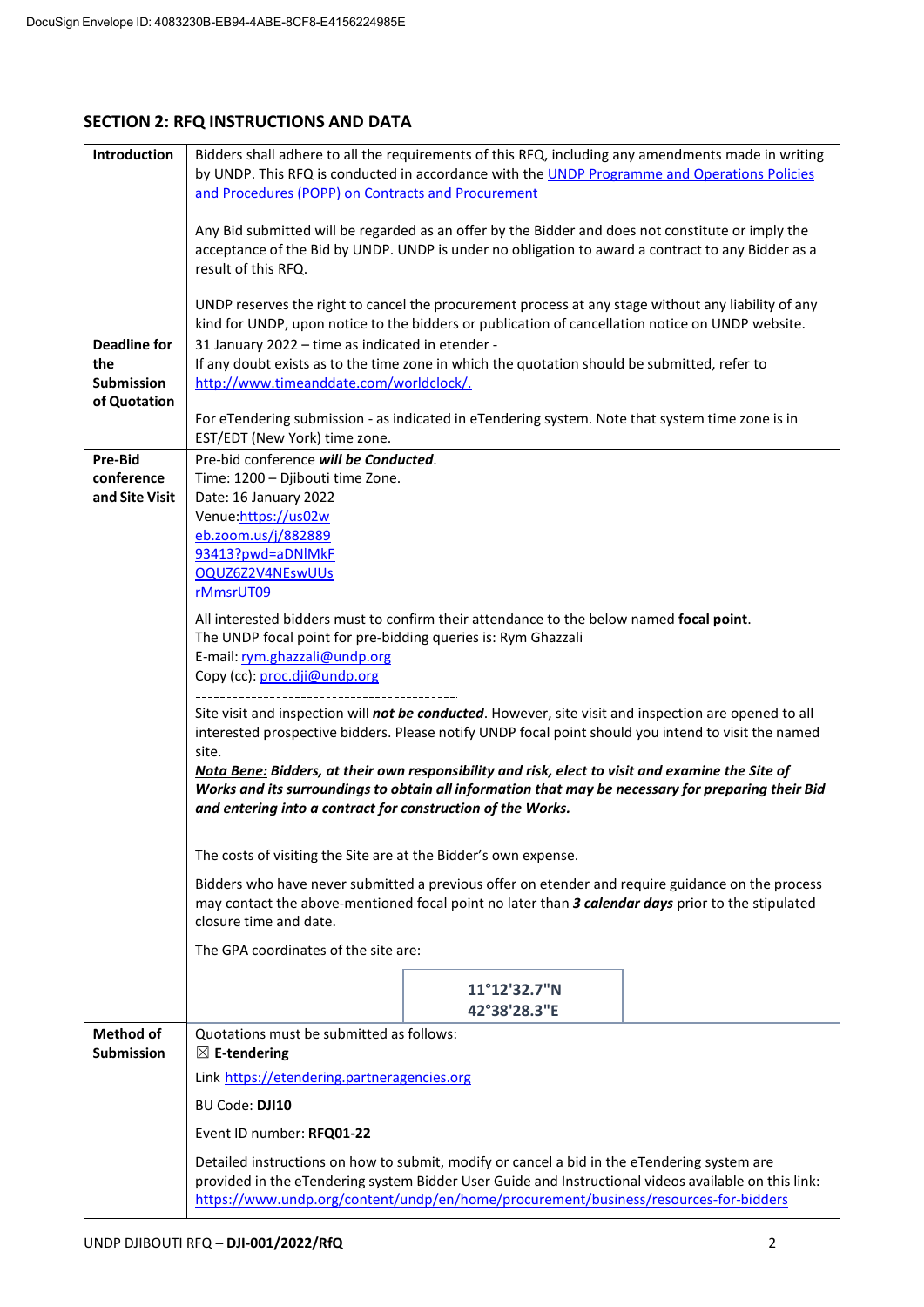| Cost of<br>preparation<br>of quotation                          | UNDP shall not be responsible for any costs associated with a Supplier's preparation and submission<br>of a quotation, regardless of the outcome or the manner of conducting the selection process.                                                                                                                                                                                                                                                                                                                                                                                                                                                                                                                                                                                                                                                                                                                                                                                                                                                                                                                                                                                                                                                                                                                                                                                                                                           |
|-----------------------------------------------------------------|-----------------------------------------------------------------------------------------------------------------------------------------------------------------------------------------------------------------------------------------------------------------------------------------------------------------------------------------------------------------------------------------------------------------------------------------------------------------------------------------------------------------------------------------------------------------------------------------------------------------------------------------------------------------------------------------------------------------------------------------------------------------------------------------------------------------------------------------------------------------------------------------------------------------------------------------------------------------------------------------------------------------------------------------------------------------------------------------------------------------------------------------------------------------------------------------------------------------------------------------------------------------------------------------------------------------------------------------------------------------------------------------------------------------------------------------------|
| <b>Supplier</b><br>Code of<br>Conduct,<br>Fraud,<br>Corruption, | All prospective suppliers must read the United Nations Supplier Code of Conduct and acknowledge<br>that it provides the minimum standards expected of suppliers to the UN. The Code of Conduct,<br>which includes principles on labour, human rights, environment and ethical conduct may be found<br>at: https://www.un.org/Depts/ptd/about-us/un-supplier-code-conduct<br>Moreover, UNDP strictly enforces a policy of zero tolerance on proscribed practices, including fraud,<br>corruption, collusion, unethical or unprofessional practices, and obstruction of UNDP vendors and<br>requires all bidders/vendors to observe the highest standard of ethics during the procurement<br>process and contract implementation. UNDP's Anti-Fraud Policy can be found at<br>http://www.undp.org/content/undp/en/home/operations/accountability/audit/office of audit an<br>dinvestigation.html#anti                                                                                                                                                                                                                                                                                                                                                                                                                                                                                                                                           |
| <b>Gifts and</b><br>Hospitality                                 | Bidders/vendors shall not offer gifts or hospitality of any kind to UNDP staff members including<br>recreational trips to sporting or cultural events, theme parks or offers of holidays, transportation, or<br>invitations to extravagant lunches, dinners or similar. In pursuance of this policy, UNDP: (a) Shall<br>reject a bid if it determines that the selected bidder has engaged in any corrupt or fraudulent<br>practices in competing for the contract in question; (b) Shall declare a vendor ineligible, either<br>indefinitely or for a stated period, to be awarded a contract if at any time it determines that the<br>vendor has engaged in any corrupt or fraudulent practices in competing for, or in executing a UNDP<br>contract.                                                                                                                                                                                                                                                                                                                                                                                                                                                                                                                                                                                                                                                                                       |
| <b>Conflict of</b><br><b>Interest</b>                           | UNDP requires every prospective Supplier to avoid and prevent conflicts of interest, by disclosing to<br>UNDP if you, or any of your affiliates or personnel, were involved in the preparation of the<br>requirements, design, specifications, cost estimates, and other information used in this RFQ. Bidders<br>shall strictly avoid conflicts with other assignments or their own interests, and act without<br>consideration for future work. Bidders found to have a conflict of interest shall be disqualified.<br>Bidders must disclose in their Bid their knowledge of the following: a) If the owners, part-owners,<br>officers, directors, controlling shareholders, of the bidding entity or key personnel who are family<br>members of UNDP staff involved in the procurement functions and/or the Government of the<br>country or any Implementing Partner receiving goods and/or services under this RFQ.<br>The eligibility of Bidders that are wholly or partly owned by the Government shall be subject to<br>UNDP's further evaluation and review of various factors such as being registered, operated and<br>managed as an independent business entity, the extent of Government ownership/share, receipt of<br>subsidies, mandate and access to information in relation to this RFQ, among others. Conditions that<br>may lead to undue advantage against other Bidders may result in the eventual rejection of the Bid. |
| General<br><b>Conditions</b><br>of Contract                     | Any Purchase Order or contract that will be issued as a result of this RFQ shall be subject to the<br><b>General Conditions of Contract</b><br><b>General Terms and Conditions / Special Conditions for Contract.</b><br>Applicable Terms and Conditions and other provisions are available at UNDP/How-we-buy                                                                                                                                                                                                                                                                                                                                                                                                                                                                                                                                                                                                                                                                                                                                                                                                                                                                                                                                                                                                                                                                                                                                |
| <b>Special</b><br><b>Conditions</b><br>of Contract              | X Cancellation of Contract if the delivery/completion is delayed by [30 days].<br>X Percentage of contract price per day of delay: 0.5% per day delay; Max. number of days of delay<br>100 calendar days, after which UNDP may terminate the contract.                                                                                                                                                                                                                                                                                                                                                                                                                                                                                                                                                                                                                                                                                                                                                                                                                                                                                                                                                                                                                                                                                                                                                                                        |
| Eligibility                                                     | A vendor who will be engaged by UNDP may not be suspended, debarred, or otherwise identified as<br>ineligible by any UN Organization or the World Bank Group or any other international Organization.<br>Vendors are therefore required to disclose to UNDP whether they are subject to any sanction or<br>temporary suspension imposed by these organizations. Failure to do so may result in termination of<br>any contract or PO subsequently issued to the vendor by UNDP.                                                                                                                                                                                                                                                                                                                                                                                                                                                                                                                                                                                                                                                                                                                                                                                                                                                                                                                                                                |
|                                                                 | It is the Bidder's responsibility to ensure that its employees, joint venture members, sub-contractors,<br>service providers, suppliers and/or their employees meet the eligibility requirements as established<br>by UNDP.                                                                                                                                                                                                                                                                                                                                                                                                                                                                                                                                                                                                                                                                                                                                                                                                                                                                                                                                                                                                                                                                                                                                                                                                                   |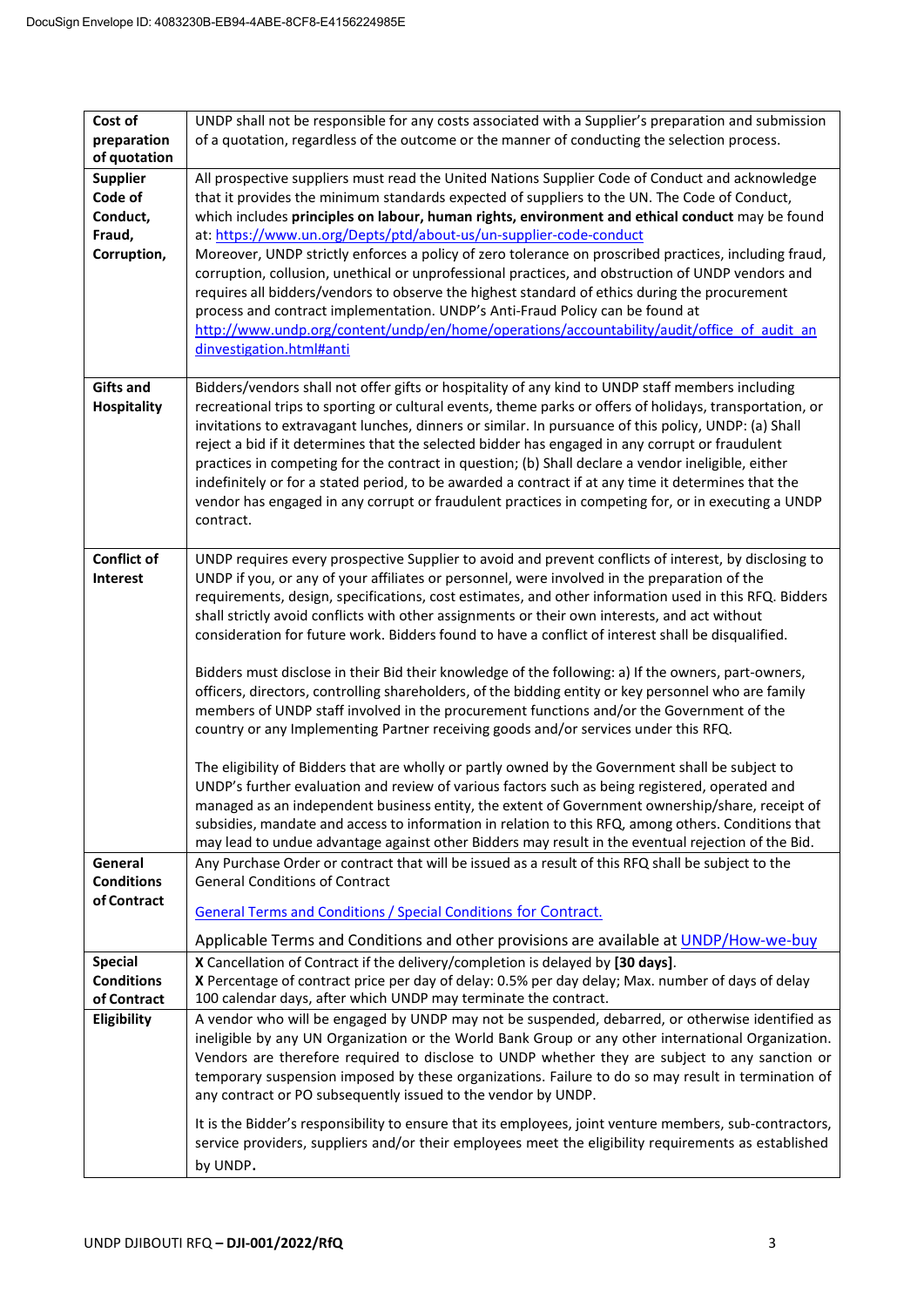|                                                             | Bidders must have the legal capacity to enter a binding contract with UNDP and to deliver in the<br>country, or through an authorized representative.                                                                                                                                                                                                                                                                                                                                                                                                                                                                                                                                                                                                                                                                                                                                                                                                                                                                                                                                                                                                                                                                                                                                            |                                               |  |  |
|-------------------------------------------------------------|--------------------------------------------------------------------------------------------------------------------------------------------------------------------------------------------------------------------------------------------------------------------------------------------------------------------------------------------------------------------------------------------------------------------------------------------------------------------------------------------------------------------------------------------------------------------------------------------------------------------------------------------------------------------------------------------------------------------------------------------------------------------------------------------------------------------------------------------------------------------------------------------------------------------------------------------------------------------------------------------------------------------------------------------------------------------------------------------------------------------------------------------------------------------------------------------------------------------------------------------------------------------------------------------------|-----------------------------------------------|--|--|
| <b>Currency of</b><br>Quotation                             | Quotations shall be quoted in:<br>United States Dollars - USD for internationally registered companies<br>Djiboutian Francs - DJF for locally registered companies                                                                                                                                                                                                                                                                                                                                                                                                                                                                                                                                                                                                                                                                                                                                                                                                                                                                                                                                                                                                                                                                                                                               |                                               |  |  |
| Joint<br>Venture,<br>Consortium<br>or<br><b>Association</b> | If the Bidder is a group of legal entities that will form or have formed a Joint Venture (JV), Consortium<br>or Association for the Bid, they shall confirm in their Bid that : (i) they have designated one party to<br>act as a lead entity, duly vested with authority to legally bind the members of the JV, Consortium or<br>Association jointly and severally, which shall be evidenced by a duly notarized Agreement among the<br>legal entities, and submitted with the Bid; and (ii) if they are awarded the contract, the contract shall<br>be entered into, by and between UNDP and the designated lead entity, who shall be acting for and on<br>behalf of all the member entities comprising the joint venture, Consortium or Association.<br>Refer to Clauses 19 - 24 under Solicitation policy for details on the applicable provisions on Joint<br>Ventures, Consortium or Association.                                                                                                                                                                                                                                                                                                                                                                                          |                                               |  |  |
| <b>Only one Bid</b>                                         | The Bidder (including the Lead Entity on behalf of the individual members of any Joint Venture,<br>Consortium or Association) shall submit only one Bid, either in its own name or, if a joint venture,<br>Consortium or Association, as the lead entity of such Joint Venture, Consortium or Association.<br>Bids submitted by two (2) or more Bidders shall all be rejected if they are found to have any of the<br>following:<br>a) they have at least one controlling partner, director or shareholder in common; or b) any one of<br>them receive or have received any direct or indirect subsidy from the other/s; or<br>b) they have the same legal representative for purposes of this RFQ; or<br>c) they have a relationship with each other, directly or through common third parties, that puts them<br>in a position to have access to information about, or influence on the Bid of, another Bidder regarding<br>this RFQ process;<br>d) they are subcontractors to each other's Bid, or a subcontractor to one Bid also submits another Bid<br>under its name as lead Bidder; or<br>e) some key personnel proposed to be in the team of one Bidder participates in more than one Bid<br>received for this RFQ process. This condition relating to the personnel, does not apply to |                                               |  |  |
| <b>Duties and</b><br>taxes                                  | Article II, Section 7, of the Convention on the Privileges and Immunities provides, inter alia, that the<br>United Nations, including UNDP as a subsidiary organ of the General Assembly of the United<br>Nations, is exempt from all direct taxes, except charges for public utility services, and is exempt from<br>customs restrictions, duties, and charges of a similar nature in respect of articles imported or<br>exported for its official use. All quotations shall be submitted net of any direct taxes and any other<br>taxes and duties, unless otherwise specified below:<br>All prices must be exclusive of VAT and other applicable indirect taxes.<br>Based on the Decision of Council of Ministers No. 143, dated 13.02.2020 "On the procedures for<br>issuing the authorization for subjects of reconstruction and for exemption from value added<br>taxation (VAT) of furniture of goods and services related with reconstruction process", amended by<br>the Decision of Council of Ministers No. 804, dated 30.09.2020, the projects under this call are VAT<br>exempted.<br>Please, follow the link below for more details regarding this issue:<br>https://qbz.gov.al/eli/vendim/2020/09/30/804/0752944c-d6e2-478d-ac39-666cb0b2f5dc                                     |                                               |  |  |
| Language of<br>quotation                                    | French Language or<br><b>English Language</b><br>Including documentation including catalogues, instructions and operating manuals.                                                                                                                                                                                                                                                                                                                                                                                                                                                                                                                                                                                                                                                                                                                                                                                                                                                                                                                                                                                                                                                                                                                                                               |                                               |  |  |
| <b>Documents</b>                                            | Bidders shall include the following documents in their quotation:                                                                                                                                                                                                                                                                                                                                                                                                                                                                                                                                                                                                                                                                                                                                                                                                                                                                                                                                                                                                                                                                                                                                                                                                                                |                                               |  |  |
| to be<br>submitted                                          | of Requirements in Annex 1<br><b>SUBJECT</b>                                                                                                                                                                                                                                                                                                                                                                                                                                                                                                                                                                                                                                                                                                                                                                                                                                                                                                                                                                                                                                                                                                                                                                                                                                                     | <b>DOCUMENTS TO BE PROVIDED</b>               |  |  |
|                                                             | Eligibility                                                                                                                                                                                                                                                                                                                                                                                                                                                                                                                                                                                                                                                                                                                                                                                                                                                                                                                                                                                                                                                                                                                                                                                                                                                                                      | Registration certificate for the company<br>❖ |  |  |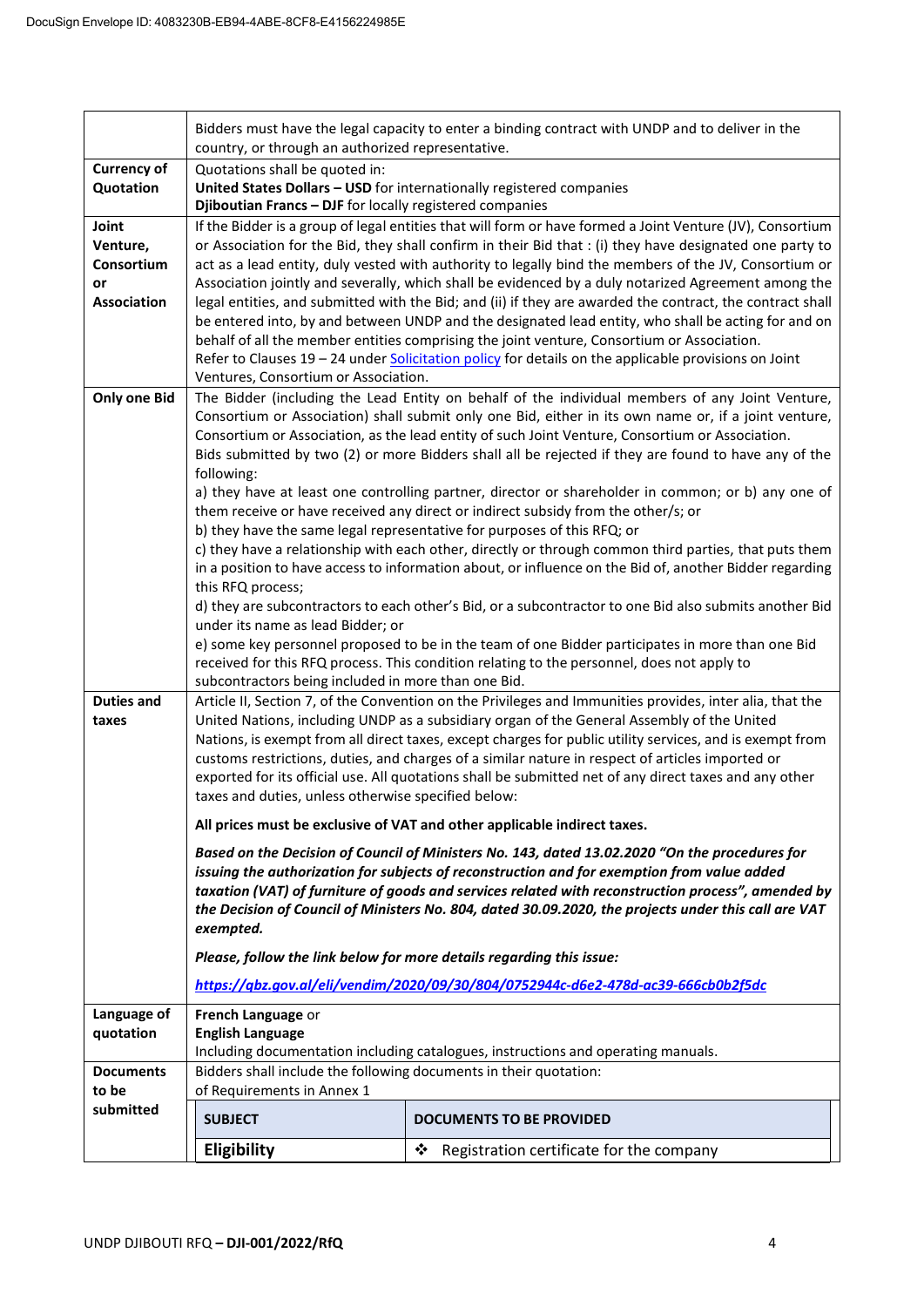|  | Language of the bid must<br>be English or French.<br>Registration to perform the<br>requested services as a<br>legal entity.<br>Profile - describing the<br>nature of the business, field<br>of expertise, licenses,<br>certifications,<br>accreditations.<br>Financial standing and<br>compliance with tax<br>obligations.<br>Proposed Personnel for this<br>assignment.                                                                                                                       | ❖<br>❖<br>❖<br>❖<br>❖<br>❖<br>❖ | Detailed company profile (not less than 5 pages but no<br>more than 15)<br>Annex 2: Quotation Submission Form duly completed<br>and signed<br>Annex 3: Technical and Financial Offer duly completed<br>and signed and in accordance with the Schedule.<br>Latest Audited Financial Statement (Income Statement<br>and Balance Sheet) as required by the law of the<br>Bidder's country, for the past three years (from 2018<br>onwards) proving minimum average annual turnover<br>of 50 000 USD (thirty thousand USD) ALL for the last<br>three years.<br>Completed and signed CVs for the proposed key<br>Personnel<br>(including copies of academic<br>and<br>professional certifications).<br>Certificate from Tax Office that shows that the<br>Consultant has paid all obligatory taxes for the last year<br>(not older than three months)<br>Certificates and Accreditation - including ISO, Quality<br>Certificates, Patent Registrations, Environmental                                                                                                              |
|--|-------------------------------------------------------------------------------------------------------------------------------------------------------------------------------------------------------------------------------------------------------------------------------------------------------------------------------------------------------------------------------------------------------------------------------------------------------------------------------------------------|---------------------------------|-------------------------------------------------------------------------------------------------------------------------------------------------------------------------------------------------------------------------------------------------------------------------------------------------------------------------------------------------------------------------------------------------------------------------------------------------------------------------------------------------------------------------------------------------------------------------------------------------------------------------------------------------------------------------------------------------------------------------------------------------------------------------------------------------------------------------------------------------------------------------------------------------------------------------------------------------------------------------------------------------------------------------------------------------------------------------------|
|  | Qualification<br>Company Experience<br>At least 5 (five) years of<br>experience as a legal entity<br>in preparation of technical<br>documentation<br>(detailed<br>technical design, technical<br>specification, reports, cost<br>estimations) for community<br>civil construction and Green<br>House of similar complexity.<br>At least 2 (two) successfully<br>prepared detailed designs<br>and 2 (two) completed<br>supervisions within the last<br>5 (five) years of similar<br>assignments. | ❖<br>❖<br>❖<br>❖                | Reference list indicating successfully implemented<br>projects within the last 5 (five) years on the company<br>memorandum letter.<br>(In case of Joint Venture, at least one of the members<br>must have at least 5 (five) years of experience as a legal<br>entity).<br>At least two successfully performed contracts for<br>similar designs and two for similar works in supervision<br>within the last 5 (five) years performed by the<br>company. The supportive documents such as contracts,<br>invoices, letter of references should accompany the list<br>of similar works.<br>List and value of ongoing Projects with UNDP and other<br>national/multi-national organization with contact<br>details of clients and current completion ratio of each<br>ongoing project.<br>Reference letters should indicate the name, value,<br>complexity and date of project completion, for at least<br>2 (two) projects in design and 2 (two) projects in<br>supervision implemented within the last 5 (five) years.<br>Letters should include the referral's contact details. |
|  |                                                                                                                                                                                                                                                                                                                                                                                                                                                                                                 | ❖<br>❖<br>❖<br>❖                | Statement of satisfactory Performance (Certificates)<br>from the top 3 (three) clients in terms of Contract value<br>in similar field.<br>Notarized Contract on the Joint Venture establishment.<br>Implementation Schedule indicating breakdown and<br>timing of activities/sub-activities.<br>Organigramme of the company (including job titles of<br>personnel/staff).                                                                                                                                                                                                                                                                                                                                                                                                                                                                                                                                                                                                                                                                                                     |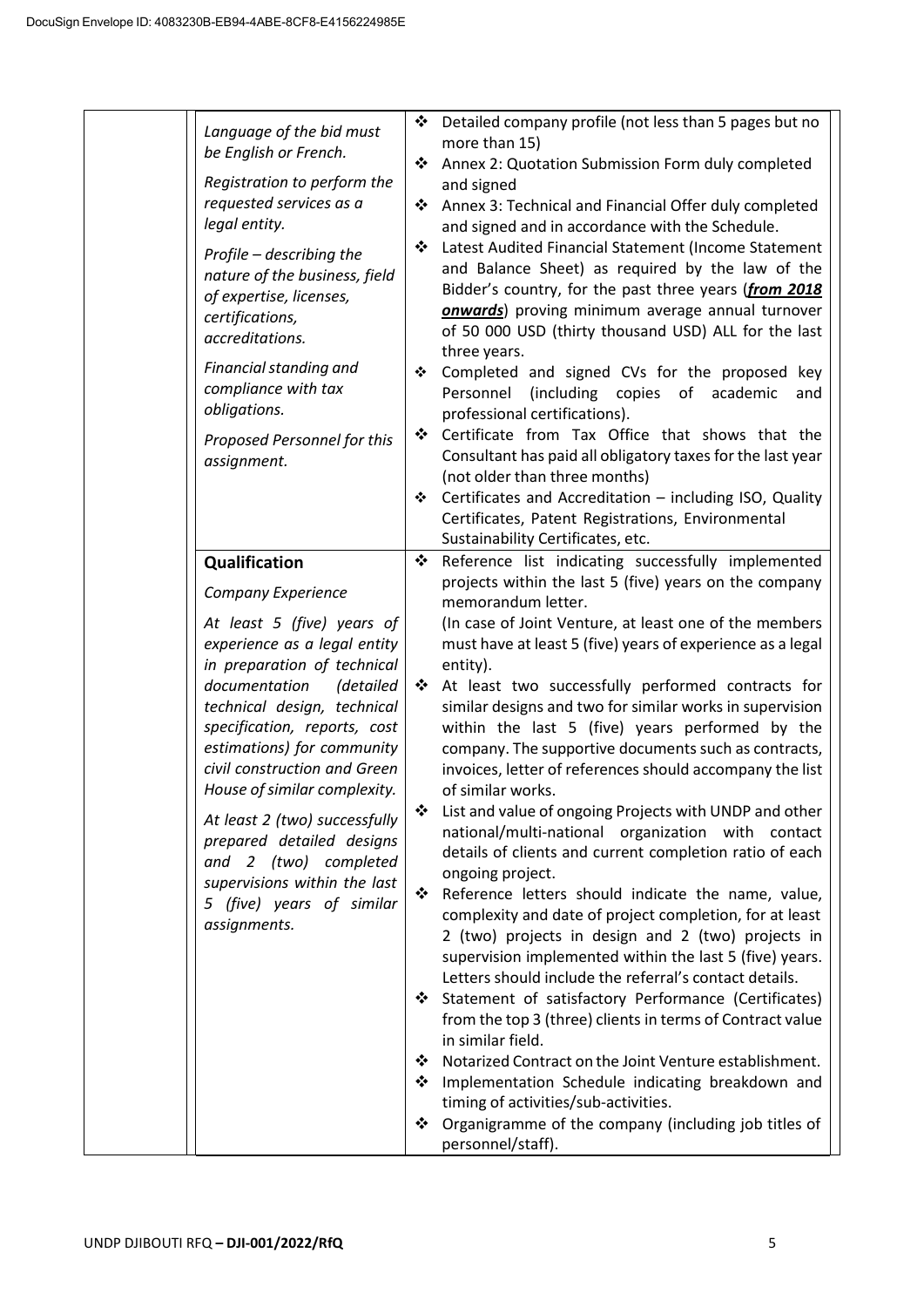|                                 | <b>Team composition of</b><br>❖ List of team members (engineers and other personnel)<br><b>Key Personnel</b><br>to be engaged for the contract (names, education,<br>(competences and<br>skills, years of experience)/<br>qualifications as shown<br>❖ CV of each team member with references and letters of<br>in the TOR)<br>recommendation.<br>❖<br>Copies of professional licenses and university diplomas<br>One (1) Architect - team<br>(bachelor and master's degree) of each team member.<br>leader<br>❖<br>Statement on availability and exclusivity during the<br>One (1) Architect - senior<br>entire contracted period, signed by each team<br>expert<br>member.<br>One (1) Structural engineer<br>- senior expert<br>Civil engineer-<br>construction engineer |                                      |                                                                                         |                                                                                                                                                                                                                                                                         |
|---------------------------------|----------------------------------------------------------------------------------------------------------------------------------------------------------------------------------------------------------------------------------------------------------------------------------------------------------------------------------------------------------------------------------------------------------------------------------------------------------------------------------------------------------------------------------------------------------------------------------------------------------------------------------------------------------------------------------------------------------------------------------------------------------------------------|--------------------------------------|-----------------------------------------------------------------------------------------|-------------------------------------------------------------------------------------------------------------------------------------------------------------------------------------------------------------------------------------------------------------------------|
|                                 |                                                                                                                                                                                                                                                                                                                                                                                                                                                                                                                                                                                                                                                                                                                                                                            |                                      |                                                                                         | NOTA BENE: Above minimum qualification requirements are defined. Bidder must demonstrate<br>relevant capacity in terms of the engaged staff through the submission of their CVs.<br>Bidders might supplement the team with additional personnel non-key staff and their |
| Quotation<br>validity<br>period | respective cost must be added and clearly stated in the financial offer.<br>Quotations shall remain valid for 120 calendar days from the deadline for the Submission of<br>Quotation.<br>In exceptional circumstances, UNDP may request the Proposer to extend the validity of the Proposal<br>beyond what has been initially indicated in this RFP. The Proposal shall then confirm the extension                                                                                                                                                                                                                                                                                                                                                                         |                                      |                                                                                         |                                                                                                                                                                                                                                                                         |
|                                 |                                                                                                                                                                                                                                                                                                                                                                                                                                                                                                                                                                                                                                                                                                                                                                            |                                      | in writing, without any modification whatsoever on the Proposal                         |                                                                                                                                                                                                                                                                         |
| <b>Price</b>                    |                                                                                                                                                                                                                                                                                                                                                                                                                                                                                                                                                                                                                                                                                                                                                                            |                                      |                                                                                         | No price variation due to escalation, inflation, fluctuation in exchange rates, or any other market                                                                                                                                                                     |
| variation                       |                                                                                                                                                                                                                                                                                                                                                                                                                                                                                                                                                                                                                                                                                                                                                                            |                                      |                                                                                         | factors shall be accepted at any time during the validity of the quotation after the quotation has been                                                                                                                                                                 |
|                                 | received.                                                                                                                                                                                                                                                                                                                                                                                                                                                                                                                                                                                                                                                                                                                                                                  |                                      |                                                                                         |                                                                                                                                                                                                                                                                         |
| <b>Partial</b><br>Quotes        | Not permitted                                                                                                                                                                                                                                                                                                                                                                                                                                                                                                                                                                                                                                                                                                                                                              |                                      |                                                                                         |                                                                                                                                                                                                                                                                         |
| <b>Alternative</b><br>Quotes    | Not permitted                                                                                                                                                                                                                                                                                                                                                                                                                                                                                                                                                                                                                                                                                                                                                              |                                      |                                                                                         |                                                                                                                                                                                                                                                                         |
| Payment<br><b>Terms</b>         |                                                                                                                                                                                                                                                                                                                                                                                                                                                                                                                                                                                                                                                                                                                                                                            |                                      | Milestone payments upon approval of outputs by UNDP DJIBOUTI                            |                                                                                                                                                                                                                                                                         |
| <b>Conditions</b>               |                                                                                                                                                                                                                                                                                                                                                                                                                                                                                                                                                                                                                                                                                                                                                                            |                                      |                                                                                         |                                                                                                                                                                                                                                                                         |
| for Release                     |                                                                                                                                                                                                                                                                                                                                                                                                                                                                                                                                                                                                                                                                                                                                                                            |                                      |                                                                                         |                                                                                                                                                                                                                                                                         |
| of                              | <b>Outputs</b>                                                                                                                                                                                                                                                                                                                                                                                                                                                                                                                                                                                                                                                                                                                                                             | Percentage                           | <b>Timing</b>                                                                           | <b>Condition for Payment Release</b>                                                                                                                                                                                                                                    |
| Payment                         | <b>Design</b>                                                                                                                                                                                                                                                                                                                                                                                                                                                                                                                                                                                                                                                                                                                                                              | 40% of Design                        | For the                                                                                 | <b>For Design services</b>                                                                                                                                                                                                                                              |
|                                 |                                                                                                                                                                                                                                                                                                                                                                                                                                                                                                                                                                                                                                                                                                                                                                            | Component<br>contract amount         | preliminary<br>evaluation report<br>and Conceptual<br>Design                            | Within thirty (30) days from the date of<br>meeting the following conditions:<br>UNDP's written acceptance (i.e.,<br>a)<br>not mere receipt) of the quality of                                                                                                          |
|                                 |                                                                                                                                                                                                                                                                                                                                                                                                                                                                                                                                                                                                                                                                                                                                                                            | 60% of Design<br>Component<br>Amount | Upon completing/<br>delivering the<br>detailed design                                   | the outputs; and<br>Receipt of the invoice from the<br>b)<br>Service Provider.                                                                                                                                                                                          |
|                                 | Supervision                                                                                                                                                                                                                                                                                                                                                                                                                                                                                                                                                                                                                                                                                                                                                                | Bi-monthly<br>based                  | Invoice shall be<br>issued bi-monthly<br>based on the<br>number of<br>involved experts. | <b>For Supervision Services</b><br>Within 30 days from approval of<br>invoice from UNDP supervising<br>(monitoring) engineer.                                                                                                                                           |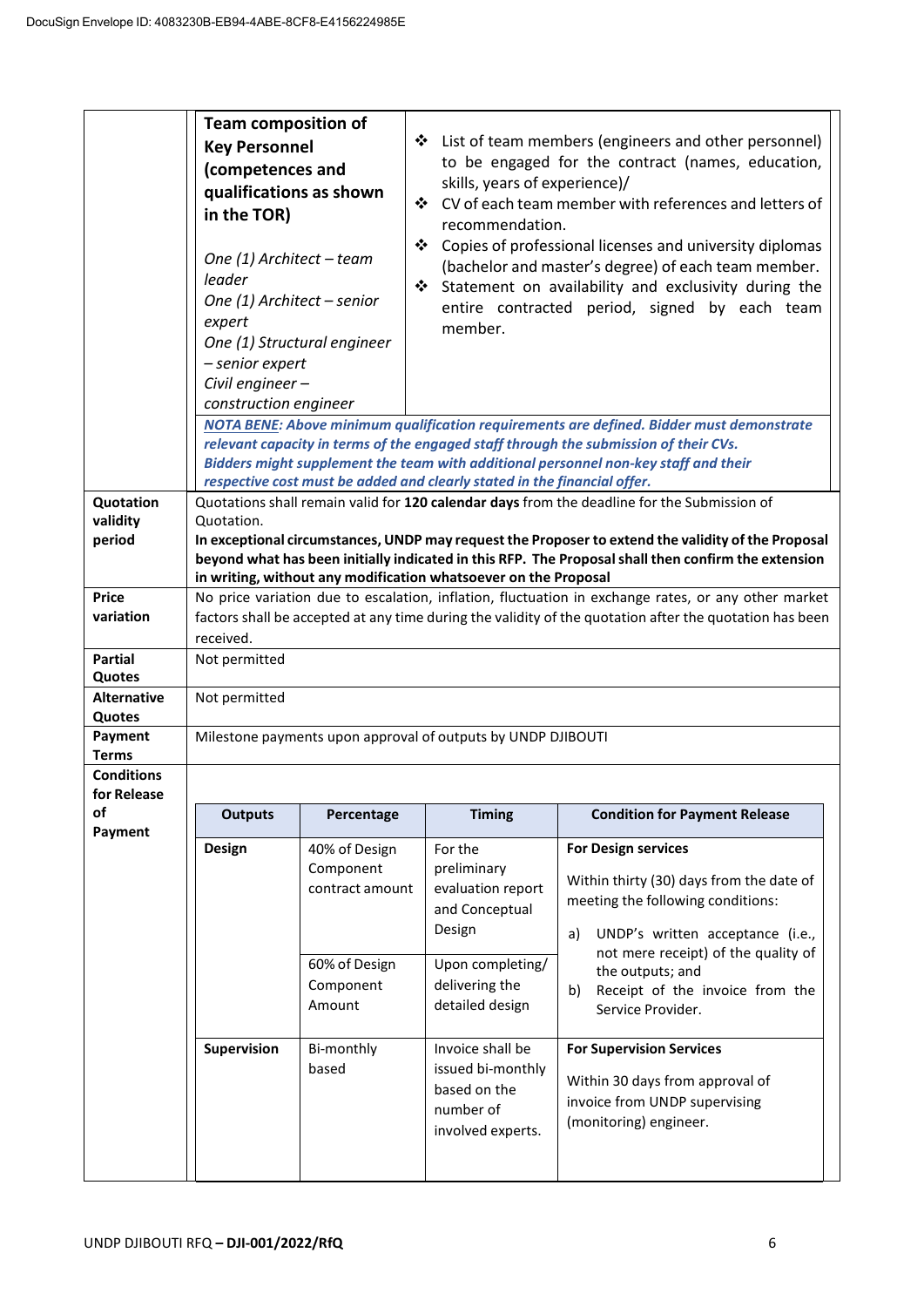| <b>Contact</b>        | E-mail address: rym.ghazzali@undp.org                                                                          |  |  |  |  |
|-----------------------|----------------------------------------------------------------------------------------------------------------|--|--|--|--|
| Person for            | Attention: Quotations shall not be submitted to this address but to the address for quotation                  |  |  |  |  |
| corresponde           | submission above. Otherwise, offer shall be disqualified.                                                      |  |  |  |  |
| nce,                  | Any delay in UNDP's response shall be not used as a reason for extending the deadline for                      |  |  |  |  |
| notifications         | submission, unless UNDP determines that such an extension is necessary and communicates a new                  |  |  |  |  |
| and                   | deadline to the Proposers.                                                                                     |  |  |  |  |
| clarifications        |                                                                                                                |  |  |  |  |
| <b>Clarifications</b> | Requests for clarification from bidders will not be accepted any later than 3 calendars days before            |  |  |  |  |
|                       | the submission deadline. Responses to request for clarification will be communicated email and                 |  |  |  |  |
|                       | posted on etender.                                                                                             |  |  |  |  |
| <b>Evaluation</b>     | $\boxtimes$ Highest Combined Score (based on the 70% technical offer and 30% price weight distribution).       |  |  |  |  |
| method                |                                                                                                                |  |  |  |  |
| <b>Evaluation</b>     | $\boxtimes$ Full compliance with all requirements as specified in Annex 1                                      |  |  |  |  |
| criteria              | $\boxtimes$ Full acceptance of the General Conditions of Contract (This is a mandatory criterion and cannot be |  |  |  |  |
|                       | deleted regardless of the nature of services required. Non-acceptance of the GTC may be grounds                |  |  |  |  |
|                       | for the rejection of the Proposal.)                                                                            |  |  |  |  |
|                       | 1. Preliminary Examination and eligibility criteria and fulfillment of minimum qualification                   |  |  |  |  |
|                       | requirements                                                                                                   |  |  |  |  |
|                       | Proposals will be examined to determine whether they are complete and submitted in accordance                  |  |  |  |  |
|                       | with RFP requirements. Eligibility criteria and minimum requirement will be evaluated on a Pass/Fail           |  |  |  |  |
|                       | basis. If the proposal is submitted as a Joint Venture/ Consortium/Association, each member should             |  |  |  |  |
|                       | meet minimum criteria unless otherwise specified in the criterion.                                             |  |  |  |  |
|                       | Fulfilment of Minimum Qualification Requirements and Eligibility Criteria are explained further below.         |  |  |  |  |
|                       | <b>Technical Proposal Evaluation</b><br>2.                                                                     |  |  |  |  |
|                       | The Price-Quality Method will be used to evaluate all offers.                                                  |  |  |  |  |
|                       |                                                                                                                |  |  |  |  |
|                       | Overall PQ Score = (30% x Price Score) + (70% x Quality Score)                                                 |  |  |  |  |
|                       |                                                                                                                |  |  |  |  |
|                       | Step One: The evaluation panel will review and evaluate the Technical Proposals of only those                  |  |  |  |  |
|                       | companies that fulfill the minimum qualification requirements and eligibility criteria outlined.               |  |  |  |  |
|                       | Respective Offeror will receive a maximum weighted score of 1000 points against the criteria                   |  |  |  |  |
|                       | mentioned in PART 5 of the present solicitation. Offerors reaching a minimum threshold of 700 points           |  |  |  |  |
|                       | or 70% will be considered for the financial evaluation.                                                        |  |  |  |  |
|                       | The technical proposals will be evaluated based on their responsiveness to the Terms of Reference              |  |  |  |  |
|                       | and other RFP documents, applying the evaluation criteria, sub-criteria, and point system (Technical           |  |  |  |  |
|                       | Evaluation Criteria).                                                                                          |  |  |  |  |
|                       | A Proposal shall be rendered non-responsive at the technical evaluation stage if it fails to achieve the       |  |  |  |  |
|                       | minimum technical score of 700 points or 70%.                                                                  |  |  |  |  |
|                       | <b>Technical Proposal (70%)</b>                                                                                |  |  |  |  |
|                       | $\boxtimes$ Expertise of the Firm - 300 points                                                                 |  |  |  |  |
|                       | $\boxtimes$ Methodology, Appropriateness to the Condition and Timeliness of the Implementation Plan - 400      |  |  |  |  |
|                       | points                                                                                                         |  |  |  |  |
|                       | $\boxtimes$ Management Structure and Qualification of Key Personnel - 300 points (see Technical Evaluation     |  |  |  |  |
|                       | Criteria Part of the present solicitation)                                                                     |  |  |  |  |
|                       | <b>Financial Proposal (30%)</b>                                                                                |  |  |  |  |
|                       | Financial proposals will be ranked in an ascending order. A ratio of the Proposal's offer to the lowest        |  |  |  |  |
|                       | price among the proposals received by UNDP. The maximum score available for this part of the                   |  |  |  |  |
|                       | Tender will be 300 or 30% and will be awarded to the lowest total price submitted by the Offeror.              |  |  |  |  |
|                       |                                                                                                                |  |  |  |  |
|                       | The remaining Tenderers will receive marks on a pro rata basis from the lowest to the highest price.           |  |  |  |  |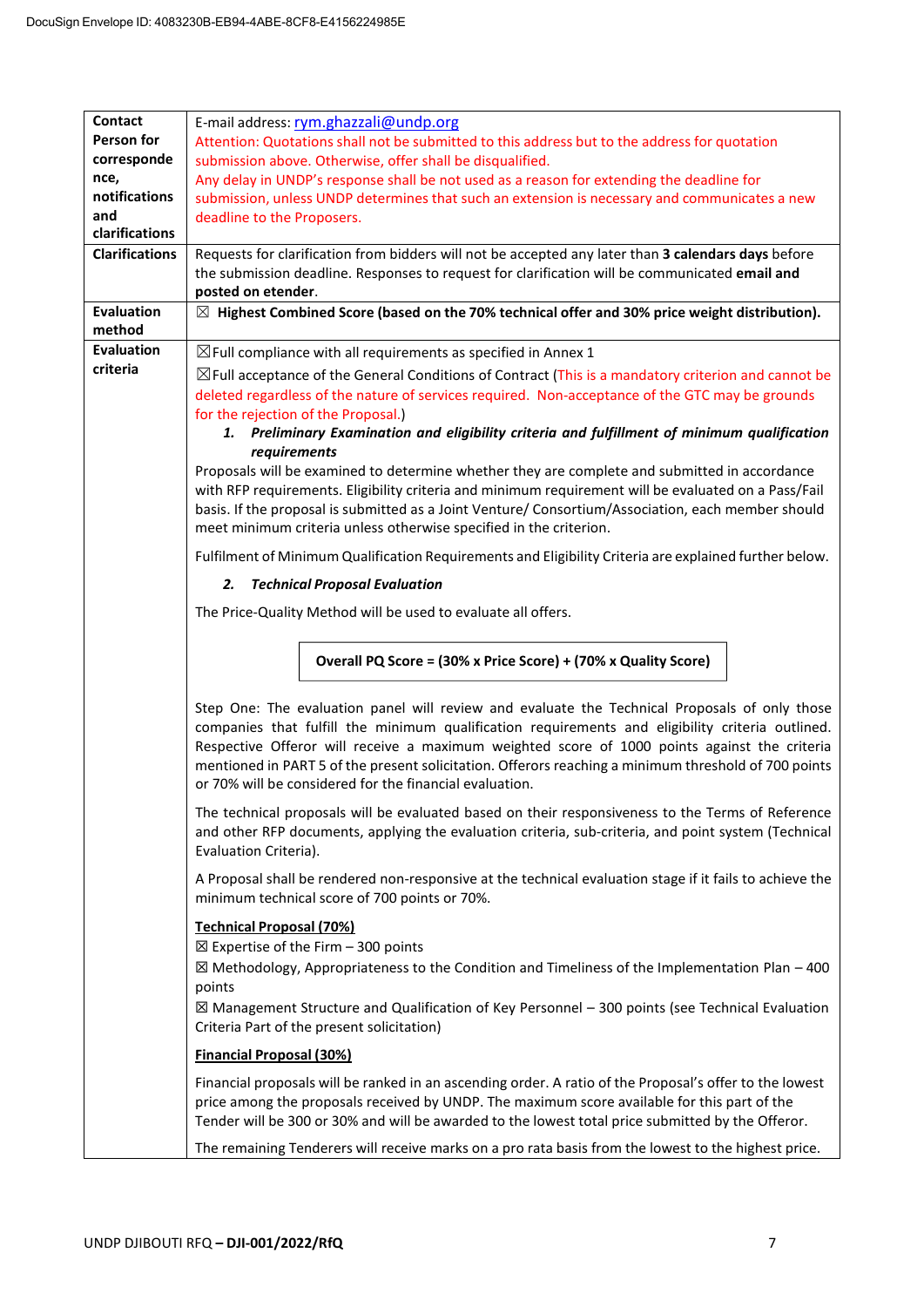|                      | The total price, after correction where applicable, submitted by the offeror will be used for this<br>evaluation. |  |  |
|----------------------|-------------------------------------------------------------------------------------------------------------------|--|--|
|                      | The calculation used is as follows:                                                                               |  |  |
|                      | Financial Score = Lowest Tender Price x 30 % (Maximum available marks) divided by tender<br>price.                |  |  |
| <b>Right not to</b>  | UNDP is not bound to accept any quotation, nor award a contract or Purchase Order                                 |  |  |
| accept any           |                                                                                                                   |  |  |
| quotation            |                                                                                                                   |  |  |
| <b>Right to vary</b> | At the time of award of Contract or Purchase Order, UNDP DJIBOUTI reserves the right to vary                      |  |  |
| requirement          | (increase or decrease) the quantity of services, by up to a maximum twenty-five per cent (25%) of                 |  |  |
| at time of<br>award  | the total offer, without any change in the unit price or other terms and conditions.                              |  |  |
| Type of              | <b>Contract Face Sheet (Services)</b>                                                                             |  |  |
| <b>Contract to</b>   |                                                                                                                   |  |  |
| be awarded           |                                                                                                                   |  |  |
| <b>Expected</b>      | 15 February 2022                                                                                                  |  |  |
| date for             |                                                                                                                   |  |  |
| contract             |                                                                                                                   |  |  |
| award.               |                                                                                                                   |  |  |
| <b>Publication</b>   | UNDP will publish the contract awards valued at USD 100,000 and more on the websites of the CO                    |  |  |
| of Contract          | and the corporate UNDP Web site.                                                                                  |  |  |
| Award                |                                                                                                                   |  |  |
| <b>Policies and</b>  | This RFQ is conducted in accordance with UNDP Programme and Operations Policies and Procedures                    |  |  |
| procedures           |                                                                                                                   |  |  |
| <b>UNGM</b>          | Any Contract resulting from this RFQ exercise will be subject to the supplier being registered at the             |  |  |
| registration         | appropriate level on the United Nations Global Marketplace (UNGM) website at www.ungm.org.                        |  |  |
|                      | The Bidder may still submit a quotation even if not registered with the UNGM, however, if the                     |  |  |
|                      | Bidder is selected for Contract award, the Bidder must register on the UNGM prior to contract                     |  |  |
|                      | signature.                                                                                                        |  |  |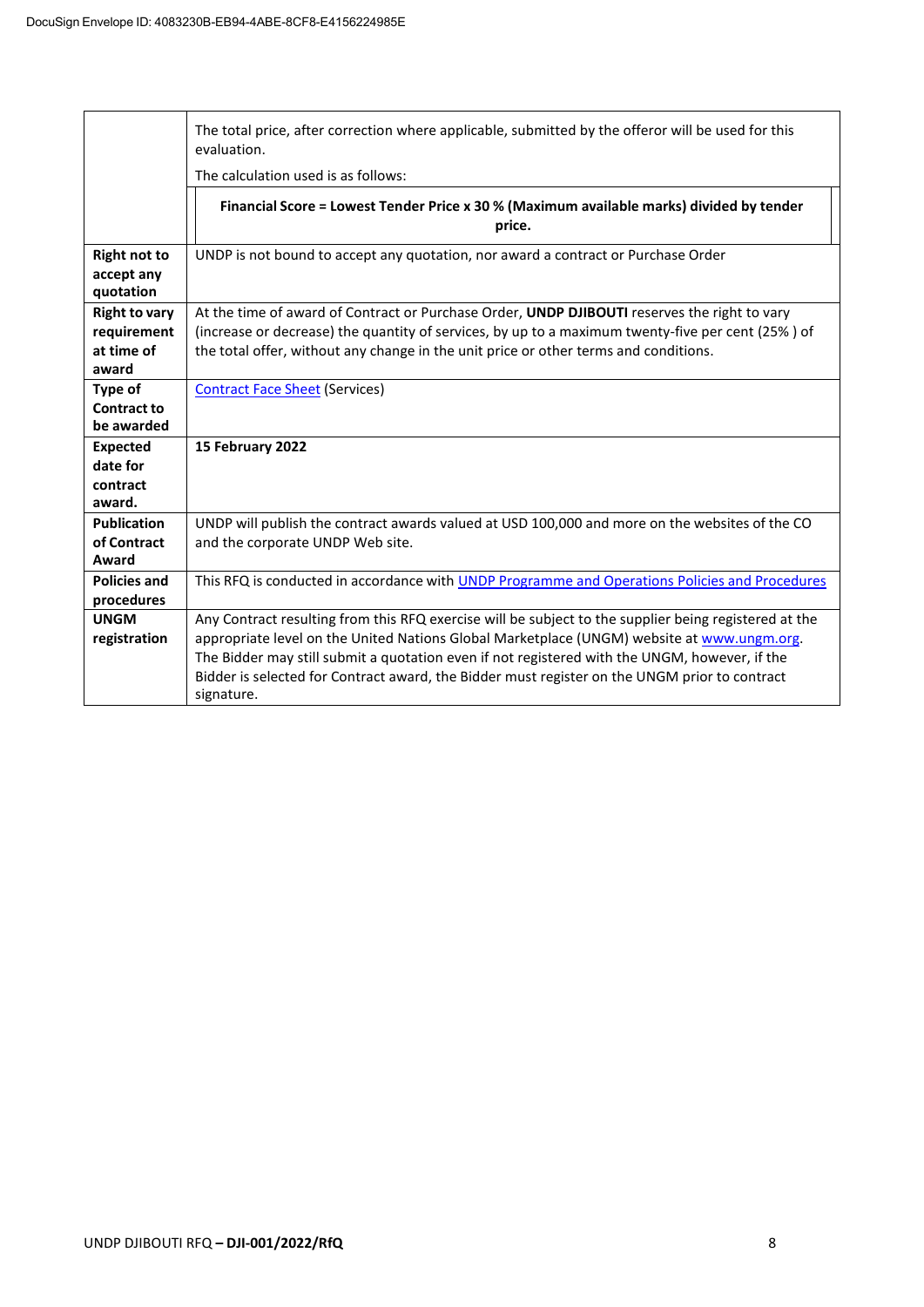#### **PART 2**

### **ANNEX 1: TECHNICAL PROPOSAL**

#### **FORM FOR SUBMITTING SERVICE PROVIDER'S PROPOSAL1**

*(This Form must be submitted only using the Service Provider's Official Letterhead/Stationery<sup>2</sup> )*

[insert: *Location]*. [insert: *Date]*

To:[*insert: Name and Address of UNDP focal point]*

Dear Sir/Madam:

We, the undersigned, hereby offer to render the following services to UNDP in conformity with the requirements defined in the RFP dated *[specify date]*, and all of its attachments, as well as the provisions of the UNDP General Contract Terms and Conditions:

### *1. Qualifications of the Service Provider*

The Service Provider must describe and explain how and why they are the best entity that can deliver *the requirements of UNDP by indicating the following:*

- *a) Profile – describing the nature of the business, field of expertise, licenses, certifications, accreditations;*
- *b) Business Licenses – Registration Papers, Tax Payment Certification, etc.*
- *c) Latest Audited Financial Statement – income statement and balance sheet to indicate Its financial stability, liquidity, credit standing, and market reputation, etc.;*
- *d) Track Record – list of clients for similar services as those required by UNDP, indicating the description of contract scope, contract duration, contract value, contact references;*
- *e) Certificates and Accreditation – including Quality Certificates, Patent Registrations, Environmental Sustainability Certificates, etc.*

### *2. Proposed Methodology for the Completion of Services*

*The Service Provider must describe how it will address/deliver the demands of the RFP; providing a detailed description of the essential performance characteristics, reporting conditions, and quality assurance mechanisms that will be put in place while demonstrating that the proposed methodology will be appropriate to the local conditions and context of the work.*

<sup>1</sup> *This serves as a guide to the Service Provider in preparing the Proposal.*

*<sup>2</sup> Official Letterhead/Stationery must indicate contact details – addresses, email, phone, and fax numbers – for verification purposes*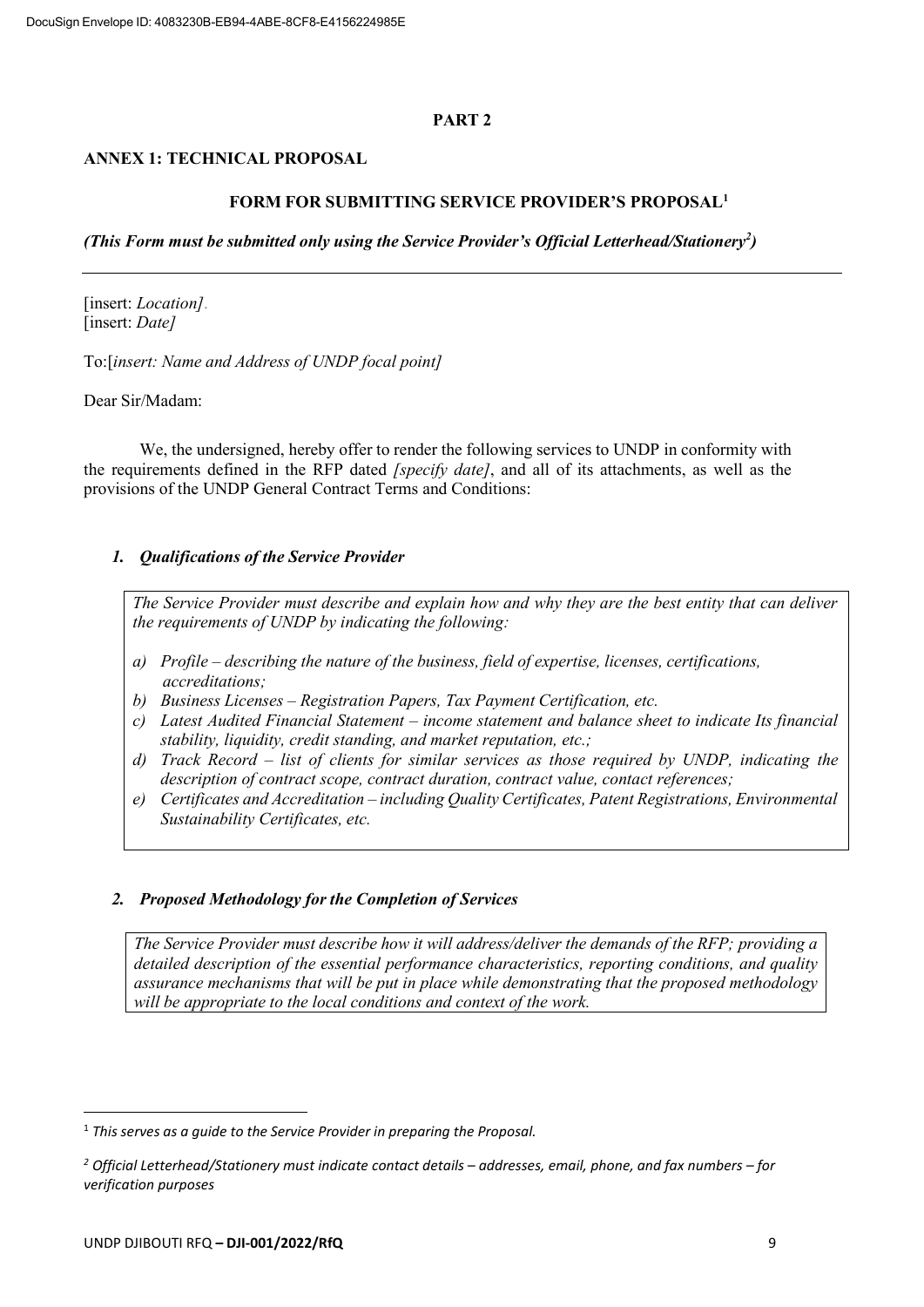# *3. Qualifications of Key Personnel*

*If required by the RFP, the Service Provider must provide:*

- *a) Names and qualifications of the key personnel that will perform the services indicating who is Team Leader, who are supporting, etc.;*
- *b) CVs demonstrating qualifications must be submitted if required by the RFP; and*
- *c) Written confirmation from each personnel that they are available for the entire duration of the contract.*

*[Name and Signature of the Service Provider's Authorized Person] [Designation] [Date]*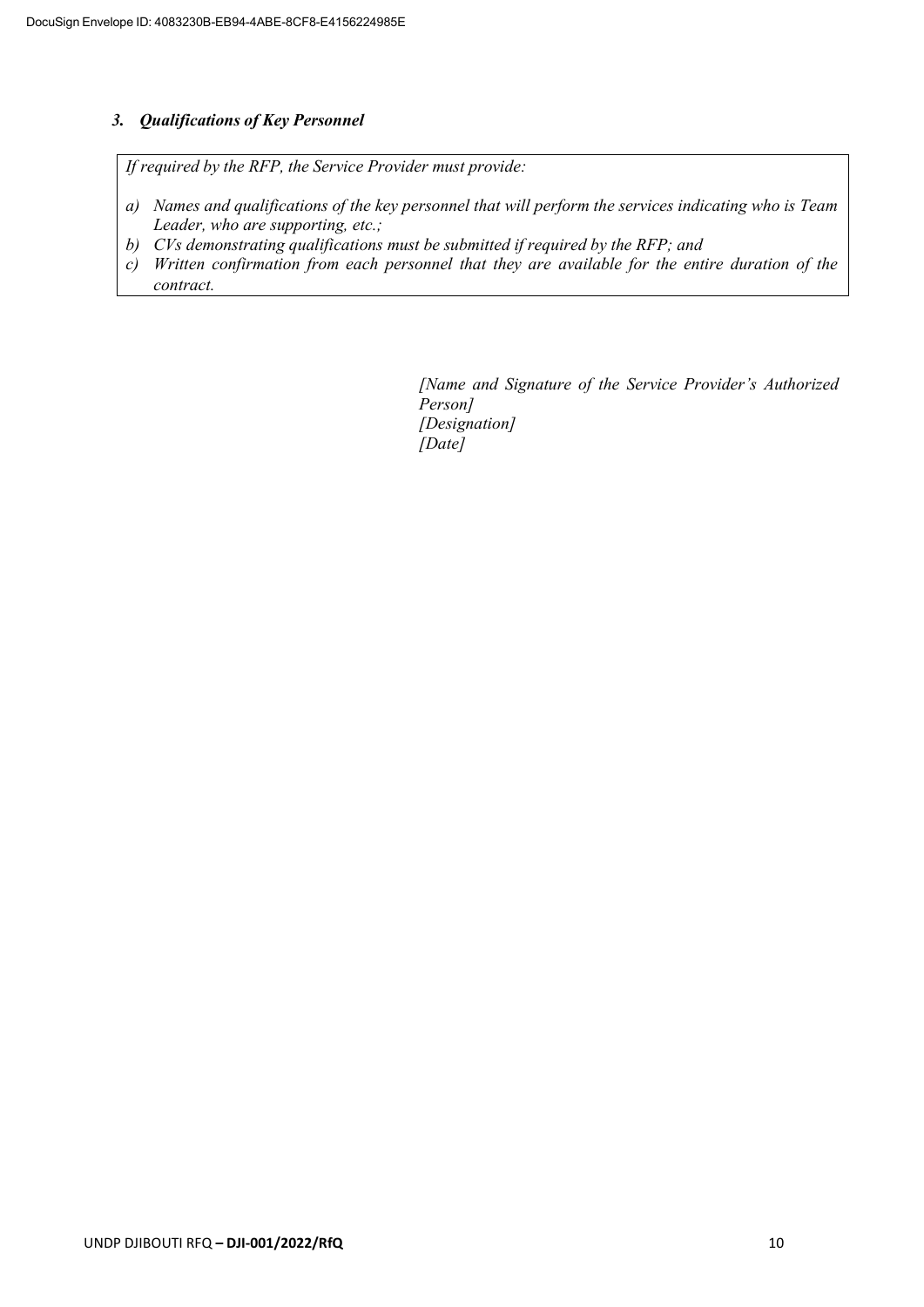## **ANNEX 2: FINANCIAL PROPOSAL**

### **Cost Breakdown per Deliverable\*** *(\*This shall be the basis of the payment tranches)*

| <b>Deliverables</b><br>[list them as referred to in the RFP] | Percentage of Total Price Price<br>(Weight for payment) | (Lump Sum, All<br>Inclusive) |
|--------------------------------------------------------------|---------------------------------------------------------|------------------------------|
| Component 1                                                  |                                                         |                              |
| Component 2                                                  |                                                         |                              |
|                                                              |                                                         |                              |
| Total                                                        | $100\%$                                                 |                              |

## *Cost Breakdown Cost of Component 1 (the table is an example)*

|                                  | Proposed<br>Input | <b>Monthly</b><br>Rate | <b>Total Cost</b> |
|----------------------------------|-------------------|------------------------|-------------------|
|                                  | <b>Month</b>      |                        |                   |
| <b>Key staff</b>                 |                   |                        |                   |
|                                  |                   |                        |                   |
|                                  |                   |                        |                   |
|                                  |                   |                        |                   |
|                                  |                   |                        |                   |
|                                  |                   |                        |                   |
| <b>Non-Key Staff</b>             |                   |                        |                   |
|                                  |                   |                        |                   |
|                                  |                   |                        |                   |
| Other Services <sup>3</sup>      |                   |                        |                   |
|                                  |                   |                        |                   |
|                                  |                   |                        |                   |
|                                  |                   |                        |                   |
| <b>Total Cost of Component 1</b> |                   |                        |                   |

*<sup>3</sup> Bidders must include the Institute of Construction and Environmental Impact Assessment approval fees within their financial offer for the design.*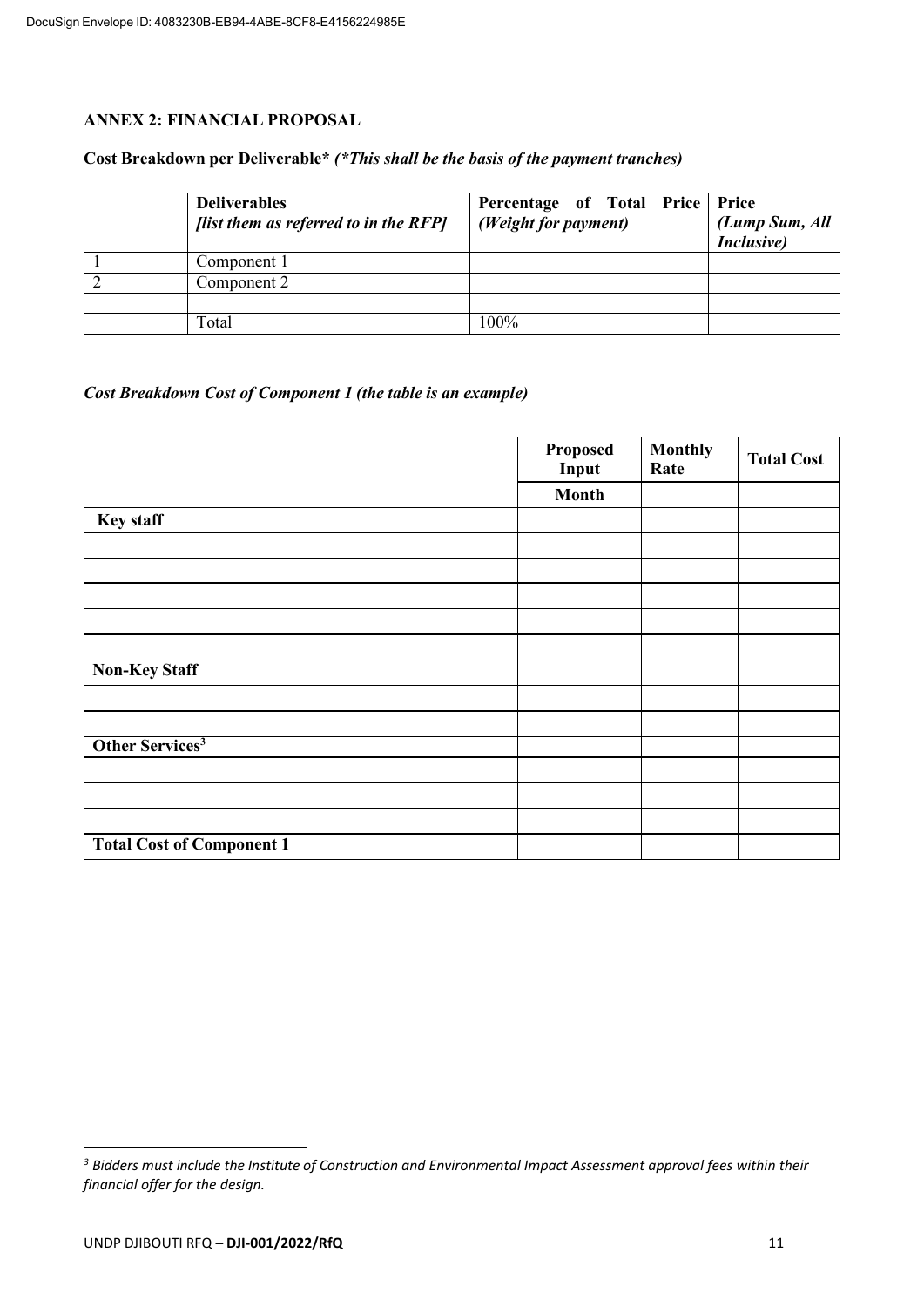# *Cost Breakdown Cost of Component 2*

|                                  | <b>Proposed Input</b> | <b>Monthly</b><br>Rate | <b>Total Cost</b> |
|----------------------------------|-----------------------|------------------------|-------------------|
|                                  | Month                 |                        |                   |
| <b>Key staff</b>                 |                       |                        |                   |
|                                  |                       |                        |                   |
|                                  |                       |                        |                   |
|                                  |                       |                        |                   |
|                                  |                       |                        |                   |
|                                  |                       |                        |                   |
| <b>Non-Key Staff</b>             |                       |                        |                   |
|                                  |                       |                        |                   |
|                                  |                       |                        |                   |
| <b>Other Services</b>            |                       |                        |                   |
|                                  |                       |                        |                   |
|                                  |                       |                        |                   |
|                                  |                       |                        |                   |
| <b>Total Cost of Component 2</b> |                       |                        |                   |

# *Compliance with Requirements*

|                                   | You Responses                  |                         |                                                                      |  |
|-----------------------------------|--------------------------------|-------------------------|----------------------------------------------------------------------|--|
|                                   | Yes, we will $\vert$<br>comply | No.<br>cannot<br>comply | we If you cannot comply, pls.<br>indicate counter - offer            |  |
| Delivery Lead Time                |                                |                         | Click or tap here to enter text.                                     |  |
| Validity of Quotation             |                                |                         | Click or tap here to enter text.<br>Click or tap here to enter text. |  |
| Payment terms                     |                                |                         |                                                                      |  |
| Other requirements [pls. specify] |                                |                         | Click or tap here to enter text.                                     |  |

| I, the undersigned, certify that I am duly authorized to sign this quotation and bind the company below in<br>event that the quotation is accepted. |                                           |  |  |
|-----------------------------------------------------------------------------------------------------------------------------------------------------|-------------------------------------------|--|--|
| Exact name and address of company                                                                                                                   | <b>Authorized Signature:</b>              |  |  |
| Company Name:                                                                                                                                       | Date:                                     |  |  |
| Address:                                                                                                                                            | Name:                                     |  |  |
|                                                                                                                                                     | Functional Title of Authorised Signatory: |  |  |
| Phone $No.$ :                                                                                                                                       | Email Address:                            |  |  |
| Email Address:                                                                                                                                      |                                           |  |  |

*[Name and Signature of the Service Provider's Authorized Person] [Designation] [Date]*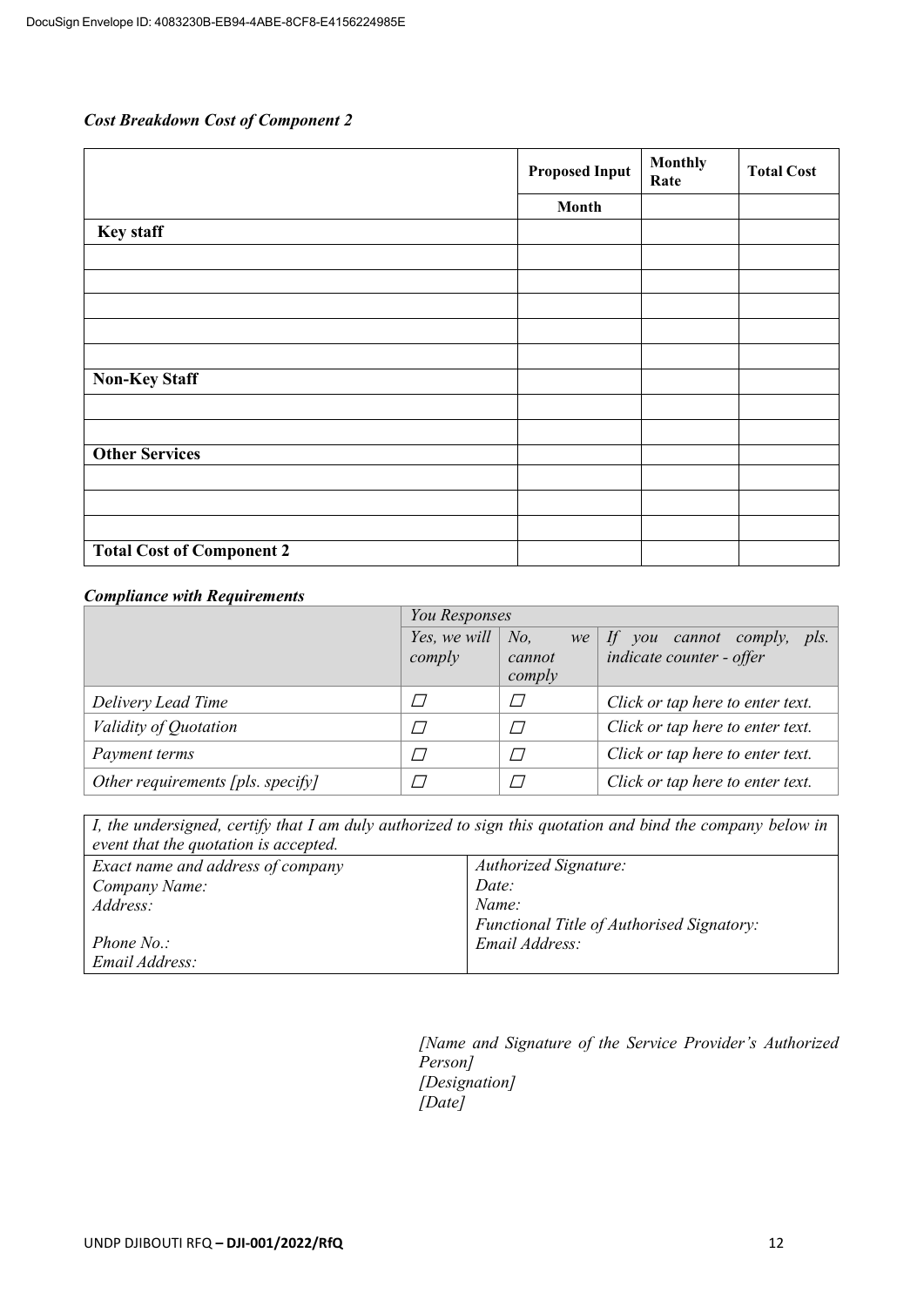## **PART 3**

# **GENERAL TERMS AND CONDITIONS FOR SERVICES**

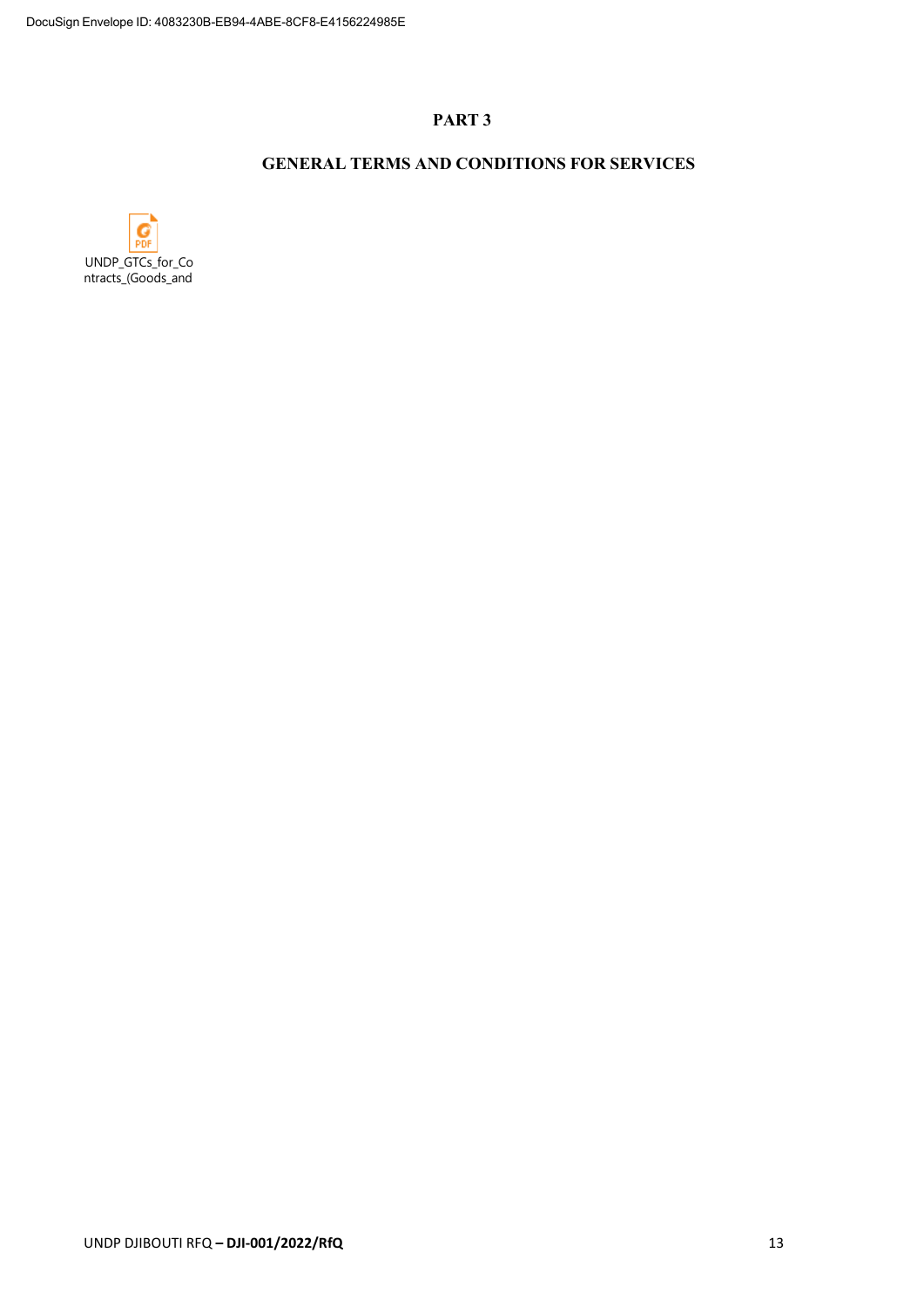### **PART 4**

# **TERMS OF REFERENCES**

UNDP DJIBOUTI RFQ **– DJI-001/2022/RfQ** 14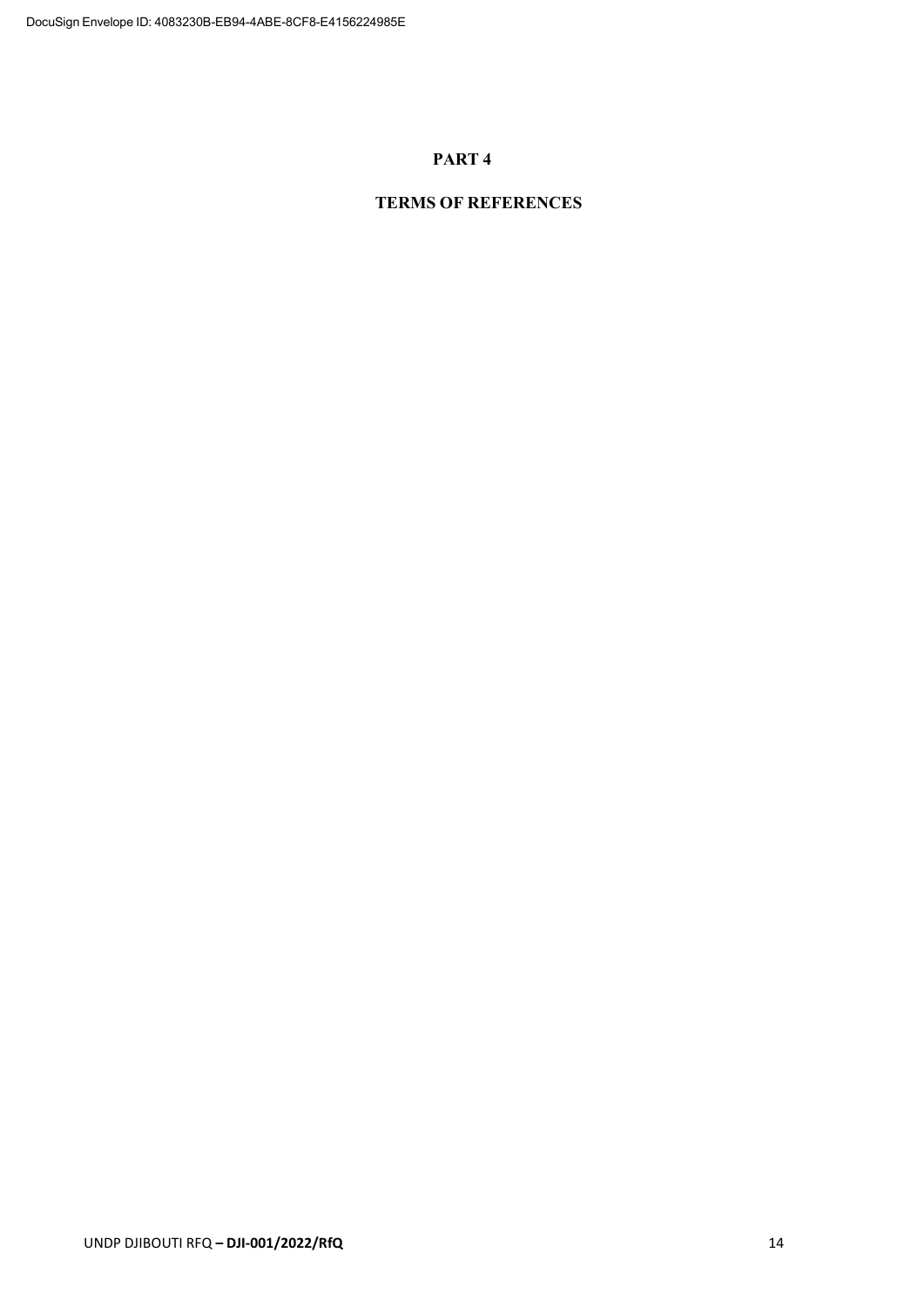# **PART 5 TECHNICAL EVALUATION CRITERIA**

| <b>Summary of Technical Proposal Evaluation Forms</b> |                                                                                                              | <b>Points</b><br><b>Obtainable</b> |
|-------------------------------------------------------|--------------------------------------------------------------------------------------------------------------|------------------------------------|
| 1.                                                    | Bidder's qualification, capacity and experience                                                              | 300                                |
| 2.                                                    | Proposed Plan Methodology, its appropriateness to the condition and timeliness of<br>the implementation plan | 400                                |
| 3.                                                    | Management Structure and Key Personnel                                                                       | 300                                |
|                                                       | <b>Total</b>                                                                                                 | 1000                               |

| Section 1. Bidder's qualification, capacity and experience |                                                                                                                                                                                                                                                                                 | <b>Points</b><br>obtainable |
|------------------------------------------------------------|---------------------------------------------------------------------------------------------------------------------------------------------------------------------------------------------------------------------------------------------------------------------------------|-----------------------------|
| 1.1                                                        | Reputation of Organization and Staff Credibility / Reliability / Industry Standing                                                                                                                                                                                              | 20                          |
| 1.2                                                        | Litigation and Arbitration history                                                                                                                                                                                                                                              | 20                          |
| 1.3                                                        | General Organizational Capability which is likely to affect implementation:<br>management structure, financial stability and project financing capacity, project<br>management controls.                                                                                        | 50                          |
| 1.4                                                        | Relevance of specialized knowledge and experience on similar engagements in<br>technical design and supervision.                                                                                                                                                                | 100                         |
| 1.5                                                        | Experience in implementation of activities and preparation of tendering dossiers in<br>accordance with the UNDP Guidelines for the Procurement of Supplies, Works and<br><b>Services</b>                                                                                        | 30                          |
| 1.5                                                        | Quality assurance procedures and risk mitigation measures                                                                                                                                                                                                                       | 50                          |
| 1.6                                                        | Organizational Commitment to Sustainability<br>-Organization is compliant with ISO 9001 or ISO 14064 or equivalent<br>-Organization demonstrates significant commitment to sustainability through some<br>other means such as renewable energies, sustainable environment, etc. | 30                          |
|                                                            | <b>Total Section 1</b>                                                                                                                                                                                                                                                          | 300                         |

| <b>Section 2. Proposed Methodology, Approach and Implementation Plan</b> |                                                                                                                                                                                                  | <b>Points</b><br>obtainable |
|--------------------------------------------------------------------------|--------------------------------------------------------------------------------------------------------------------------------------------------------------------------------------------------|-----------------------------|
| 2.1                                                                      | To what degree does the applicant understands the tasks.                                                                                                                                         | 50                          |
| 2.2                                                                      | Description of the Offeror's approach and methodology for meeting or exceeding the<br>requirements of the Terms of Reference                                                                     | 100                         |
| 2.3                                                                      | Are the different components of the project adequately weighted relative to one<br>another?                                                                                                      | 50                          |
| 2.4                                                                      | Description of how the Offeror's will ensure that the specific requirements of the<br>education institutions are met in line with the relevant rules and regulations for this<br>type of objects | 50                          |